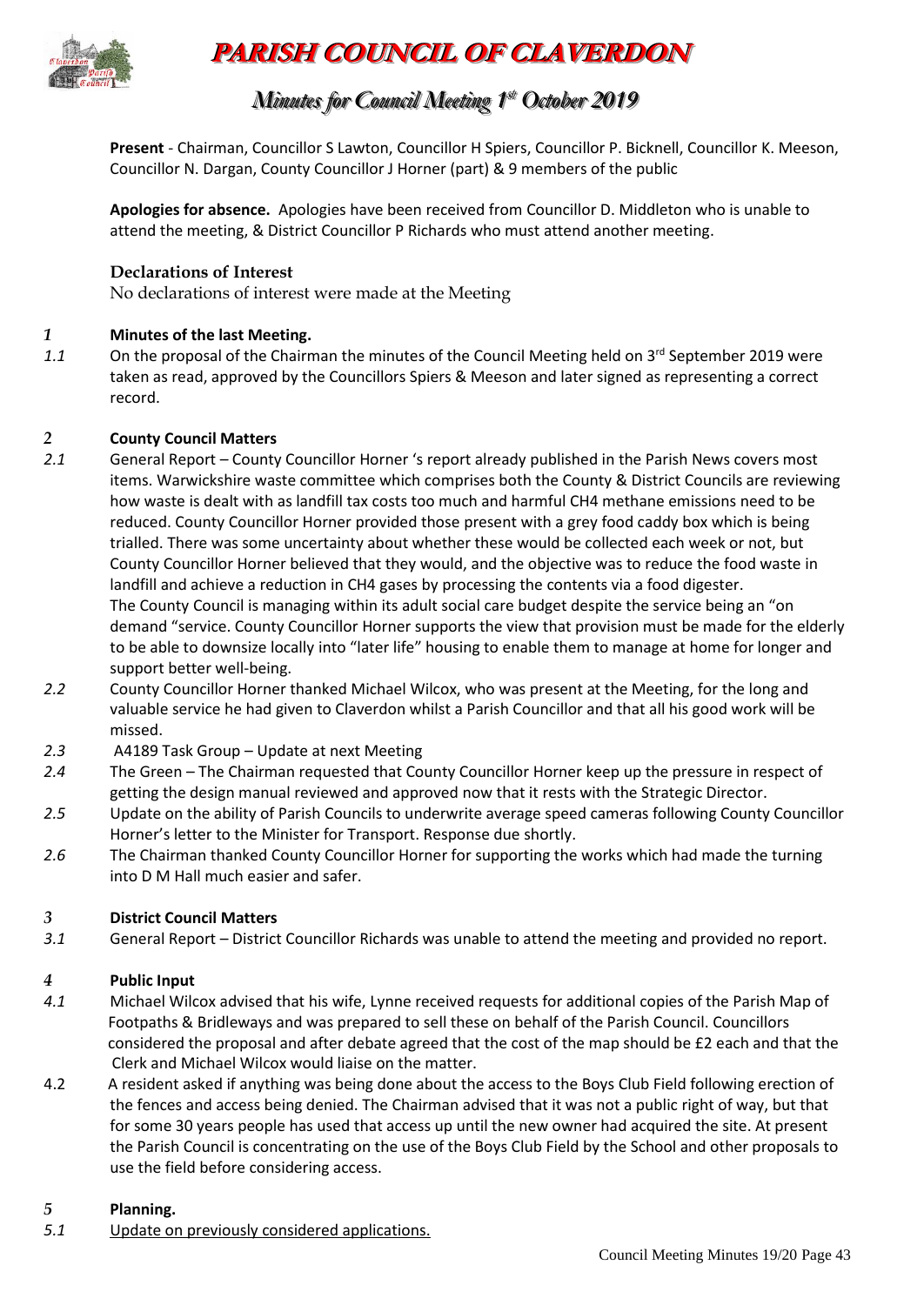- 5.1.1 White Gates, Ossetts Hole Lane 19/01984/FUL. Single storey rear and side extension to supersede planning permission 17/00909/FUL. The application was granted by SDC on  $11<sup>th</sup>$  September 2019
- 5.1.2 Cordison Fields, Yarningale Lane 19/01096/FUL. Proposed change of use of domestic residential garage to Class B1(a) office for registered charitable trust and ground and first floor extension and external alterations. Application withdrawn 4th September 19
- 5.1.3 Bryn Arden, Flat 3, Henley Road 19/ Proposed T1 ash x7 Remove, T2 copper beech x5 Reduce height to approx. 4.5metres, T3 - conifer - Reduce from approx. 16metres to 8metres. T4 - pine - Reduce height from approx. 18metres to 12.5metres and spread to approx. 10metres. Reduce lowest branches by approx. 5metres and reduce tips of longest branches on neighbours' side by approximately 2-3metres to rebalance crown. T5 - conifer – Remove. The application was granted by SDC on 23rd September 2019
- 5.1.4 Land off St. Michael's Road 19/01274. Erection of no.5, two storey dwellings and associated garages with hard and soft landscaping. Alterations to existing dwelling to create new vehicular access. The application was refused by SDC on various grounds. In addition, SDC have issued Tree Preservation Order 707 for trees on the borders of the land.

#### *5.2* Applications Responded to Inter-meeting.

- 5.2.1 New Barnmoor Cottage, Kington Lane 19/002211/FUL. First floor and two storey extensions and increase in ridge height of main dwelling, changes to existing fenestration and demolition of outbuildings. The application was withdrawn before a response was made by the Parish Council.
- 5.2.2 Cherry Tree Cottage, The Green 19/02156/LBC & 19/02155/FUL. Proposed 2 storey side extension. Councillors, after due consideration of the application, agreed a response of "No Objection".
- 5.2.3 Grade 3 Agricultural Land on Gannaway Farm, Brick Kiln Close, Norton Lindsey 19/01618/OUT. Outline planning application for the development of 12 affordable homes, with all matters reserved except for access. The Parish Council submitted a response in support of the outline application.

#### *5.3* Applications for Discussion at this meeting.

5.3.1 Morgan Close No.9 – 19/02664/FUL - Two storey rear extensions single storey side extension. After due consideration of the plans, the Councillors agreed a response of "No representation".

#### *5.4* Other Planning Issues

- 5.4.1 Holly Cottage Yarningale Common 19/01692/OUT Demolition of existing kennel and cattery building and erection of single-storey dwelling. The Case Officer at SDC advised the Parish Council that the application was recommended for refusal & was heard at the Planning Committee on  $18<sup>th</sup>$ September 19, whereby the Committee supported the planning application following representations made by the Chairman, District Councillor Richards and the applicant. It was noted that the Planning Officer relied upon the unadopted content of the Neighbourhood Plan stating that the application was contrary to H1, H2 & H3 contained therein. It was interesting to note that the proposed Neighbourhood Plan already had weight with Planning, but that it was also accepted at Committee that the proposed Neighbourhood Plan also allowed supported & appropriate development outside of the Village boundary.
- 5.4.2 Field Off Henley Road between Kington Lane & Glenhurst Farm. The Enforcement Officer has been asked for the updated position.
- 5.4.3 Land off Langley Road, Claverdon 18/01410/FUL. Appeal reference APP/J3720/W/19/3235805. An appeal was lodged against the decision made at Planning Committee on 25<sup>th</sup> February 2019. Details of the appeal have been circulated to Councillors for consideration. The Chairman to draft a response to the Appeal for consideration by Councillors.

#### *6* **Housing in Claverdon**

*6.1* Update on progress of the Housing Needs Survey – The survey is presently in draft format Councillors & approved the Clerk to progress the document with Sarah Brooke-Tailor to a final draft for their approval.

## *7* **Policing, CLASP & CASE**

The Parish Council received an email from CASE inviting the Parish Council to undertake the responsibility of the operating the ANPR cameras. Between Parish Council Meetings Councillors agreed that they did not wish to take on this role within the Parish Council. This was a community led project which the Parish Council has funded in part, but the consensus was that it must remain a community initiative and not become part of Parish Councillors' or Parish Council duties.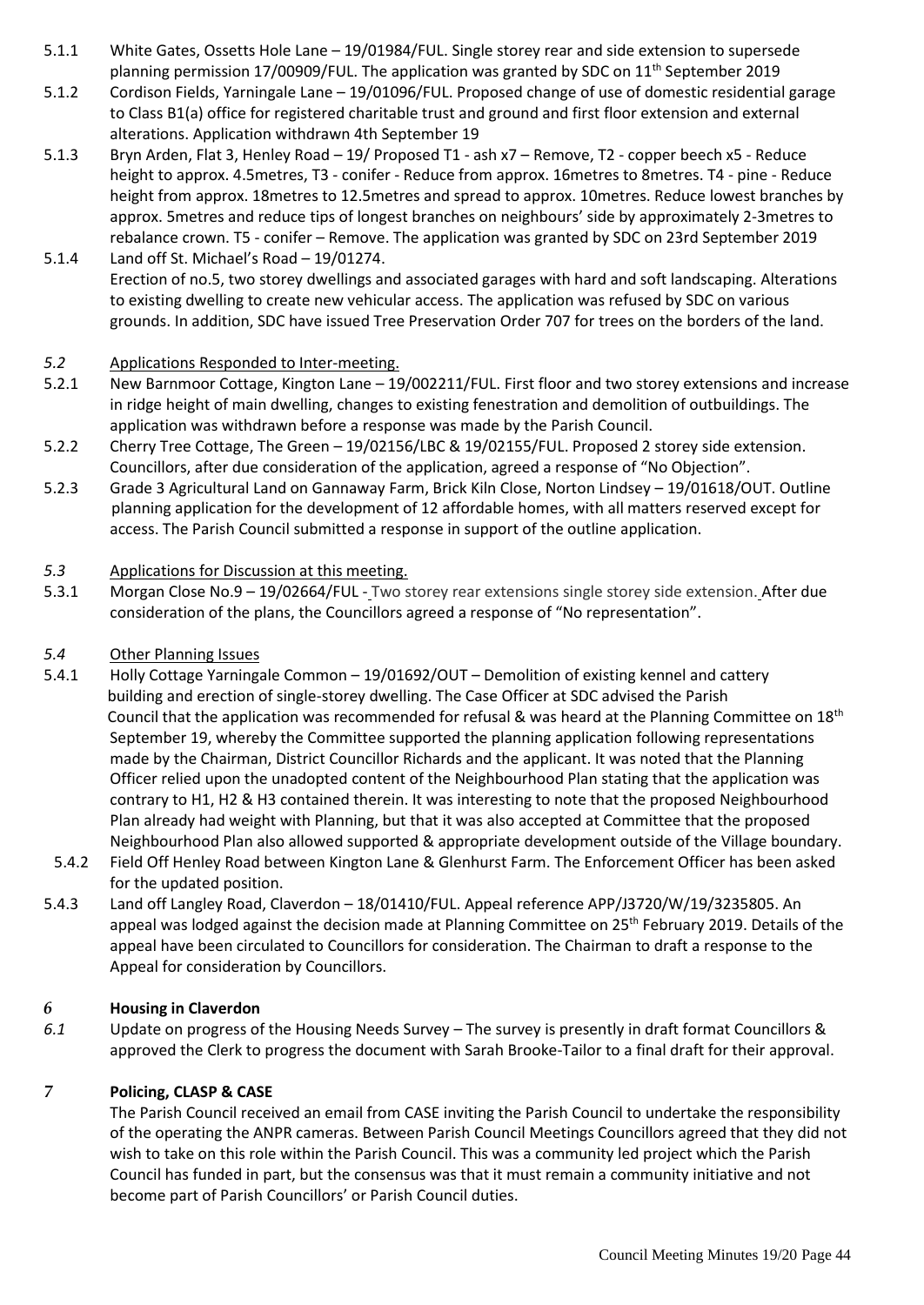*7.1* CASE update from Councillor Spiers. There was no further update other than those monitoring the ANPR system were happy to continue to do so. Councillors agreed that the present arrangement was very effective as shown by the recent crime information from the Police.

## *8* **Recreation Field**

- 8.1.1 Pavilion extension & refurbishment. Consideration by Councillors of the proposal, with costs, to change the external elevation treatment from UPVC sheeting to a render. This has arisen as it has been noted that the proposed exterior may not have long term sustainability when hit by a ball. The Chairman confirmed that he has asked for more suitable render options and related costs. Nothing will be progressed without consultation with Councillors and Sport England being informed.
- 8.1.2 Update on progress of the works. The Chairman advised that works had slowed following digging the footings due to the rain and hoped that works would be completed before Christmas.
- 8.1.3 Play Area at Recreation Ground. The Clerk advised that the draft tender document would be forwarded to Councillors in the next 10 days, for their consideration prior to being progressed via ESPO as required by WALC. Councillors were grateful for Emma Foulerton's assistance in the process.
- 8.1.4 The Chairman advised that the contractor will flatten the mound adjacent to the current play area. Michael Wilcox recommended consideration be given to using suitable spoil from that operation being used to rectify the dip at the bottom of the Recreation Field. The Chairman agreed to consider this as it will save on Landfill.

## *9* **Footpaths /Bridlepaths**

- *9.1* Footpath off Breach Lane **–** Update on possible strimming/maintenance required. Clerk to contact Landowner.
- *9.2* The Chairman highlighted the path that is behind Holly Cottage Kennels, which is almost impassable. Quote to obtained by The Clerk.
- *9.3* Councillor Bicknell highlighted the path on Yarningale Common that borders the Homestead field is also impassable.
- *9.4* Hercules Lane this has been reported to the Rights of Way team at WCC who are responsible for the bridleway. The Clerk to contact them to see if they will refund the Parish Council if the Parish Council undertakes the work.
- *9.5* The Boys Club Field. Councillors consideration of next steps following the update from the Parish Clerk along with any other information gained by Councillor Spiers. Andrew Entwistle of George F White has promised a response to the letter sent to UK Youth in January, within the next 2 weeks.

## *10* **Yarningale Common**

- *10.1* Potholes on the access to the Homestead & the Carpark. Clerk to secure 2 further quotes.
- *10.2* Draft Biodiversity Offset Management Plan for Yarningale Common. The costings have been altered to reflect correct indexation along with insertion of the full costs of renovating the ponds. The Chairman & Councillor Bicknell met with David Cole, WCC Ecologist before the Parish Council Meeting and the Chairman updated the meeting on the areas and work proposed within the draft report for consideration by Councillors. The Biodiversity improvement of Yarningale Common will involve neutral and acid grass land regeneration, and renovation/improvement of 2 ponds. The neutral grass land improvement will include the sowing of yellow rattle which is an inhibitor to grass growth. This will encourage the natural seed bank of flowers and grasses within the soil to germinate without being crowded out by fast growing grass. Regeneration of the acid soil area will involve removal of scrub holly and some poor unsustainable trees to allow light into the area. Soil will be scrapped from the surface whereby it is hoped that exposure of the acid soil to light will encourage the regeneration of the heather over time. The area covered by these works amounts to just 2.07 hectares of Yarningale Common which in total is approx. 20 hectares. The Parish Council must consider the 30 legal contract which it is required to sign and will now share pertinent details of the draft Biodiversity Offset Management Plan with interested residents on Yarningale Common.
- *10.3* The process has highlighted that water carrying road pollutants drains into pond 1. The Parish Council to ask County Councillor J. Horner whether a culvert can be made to avoid a direct drain off from the road into that pond to assist with the pond 1 regeneration.
- *10.4* Councillor K. Meeson asked about the properties of yellow rattle. David Cole has advised the Parish Council that yellow rattle sows its seeds close to where the plant exists and grows to approx. 1 foot high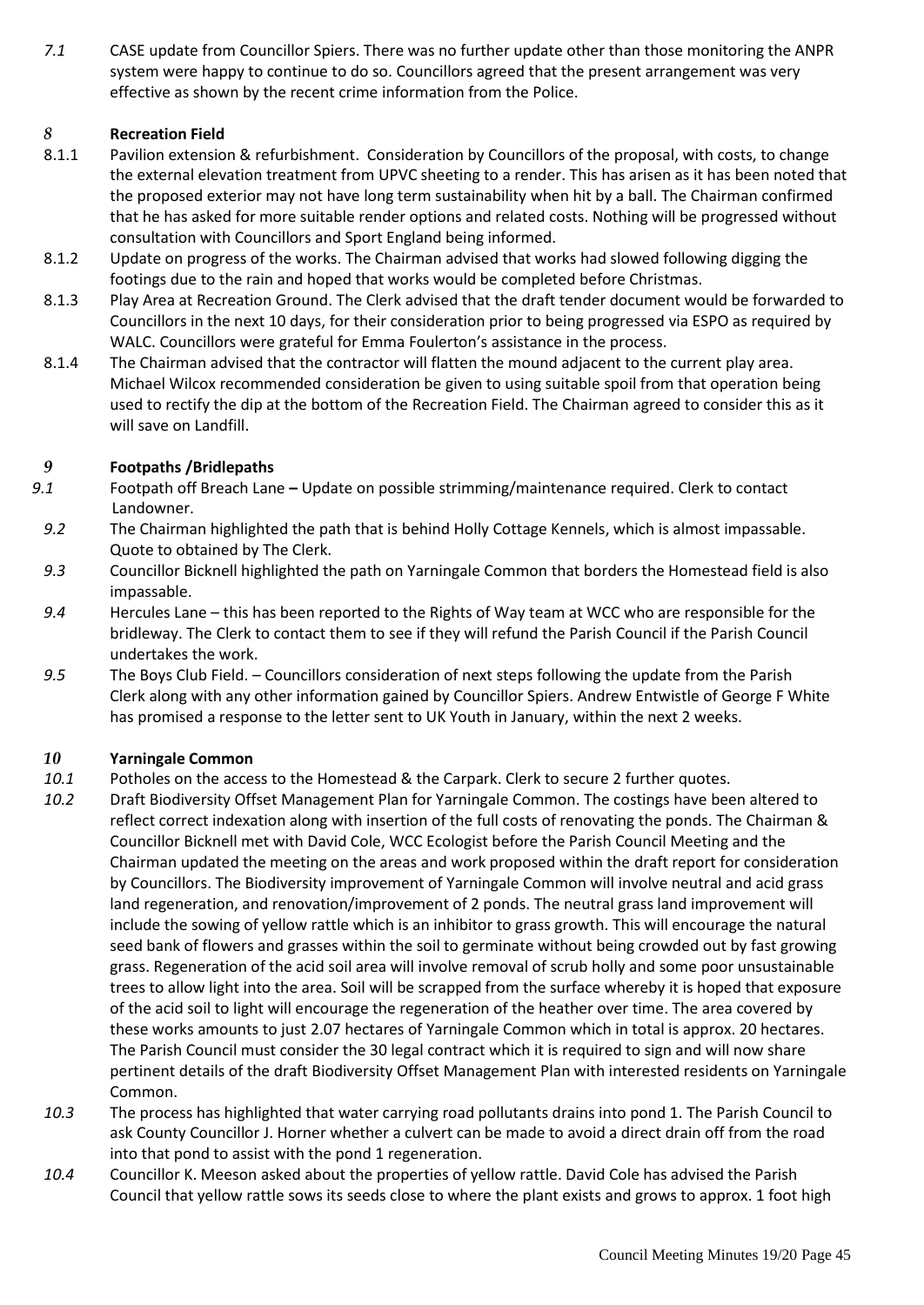but will allow for the naturally occurring grasses and plants to regenerate due to more light and space afforded them by the yellow rattle. It will also enable mowing to be done just once a year.

*10.5* The Chairman requested that Councillors consider the details provided and advise their position very shortly, but that he saw this investment by WCC as positive on many fronts.

## *11* **Dorothea Mitchell Hall.**

- *11.1* Councillors Spiers advised that the new curtains would be arriving soon.
- *12* **Neighbourhood Plan & General Other matters including any arising from Earlier Meetings and not already covered.**
- *12.1* Neighbourhood Plan The Referendum is set 24th October 2019, and everyone is encouraged to vote. Councillors supported the Chairman's suggestion of erecting 2 or 3 banners in the Village about the referendum. The Chairman undertook that task. Following questions from residents present about the Neighbourhood Plan, a resident made the excellent suggestion of a flyer being delivered to each residence a few days before the referendum advising the differences should the plan be adopted versus a no Neighbourhood Plan situation. The Chairman said he would consult with John Cronin, the Chairman of the Neighbourhood Plan Steering Group.
- 12.1.1 Claverdon K6 Telephone Kiosk. Listed Structure. Peter Morgan's response to the possibilities for future use of the Kiosk were noted and the Clerk advised that she had contacted the Duty Desk at SDC Planning to ascertain an opinion as to whether the Kiosk can be moved.
- *12.2* The mowing contractors for the verges & Lye Green did 2 mows in August without consulting with the Parish Council. The annual budget has been used with the contractors intending to mow again on 22-10- 19. Councillors considered the October mow & the additional costs to budget of £370 along with the current weather conditions and agreed the additional mowing costs.
- 12.3 Councillors Meeson recorded that obscene graffiti had been daubed on the interior of the Wendy House on the play area at the Recreation Field and wanted to thank the kind resident who had quickly over painted the obscenity on behalf of the Parish Council.

#### *13* **Post Received**

**13.07**

## **Meeting 1st October 2019 - Correspondence**

## **13.01 Alcester Police North SNT. Weekly Report. 25th August 2019**

Vehicle Crime. A4189. Two hedges trimmers stolen from works van. Between 1pm and 2.30pm Wednesday 28th August

#### **13.02 Claverdon Community Land Trust - Email from The Chairman- John Horner**

The latest report from John Horner was circulated to Councillors. Contents, clarification of the term "adjacent" by Land Board Trust, the need to complete the Housing Needs Survey, and the need for a different style of home for the older population.

## **13.03 Alcester Police North SNT. Weekly Report. 8th September 2019**

No reported incidents for Claverdon.

## **13.04 Alcester Police North SNT. Weekly Report. 15th September 2019**

Suspicious Circumstances. St Michaels Close, Claverdon. Man seen to walk onto private land. No offences disclosed at the time. Described as a white male, 5' 7", medium build, straight grey hair, wearing grey trousers, grey shirt and black shoes. The man got into a car and drove off. The last three letters of the registration number were 'EFG'. 12 midday Thursday 12<sup>th</sup> September.

## **13.05 WALC email advising on Consultation on deployment of 5G & extended mobile coverage.**

Notification from WALC of the consultation on the proposed reforms to permitted development rights to support the deployment of 5G and extend mobile coverage. Sent to Councillors for their input.

## **13.06 Alcester Police North SNT. Weekly Report. 22nd September 2019**

Theft. Henley Road, Claverdon. Offender(s) have taken a field gate of its hinges and have removed two flower pots from the premises. The pots were discovered behind a hedge near to Breach Lane. Reported Thursday 19<sup>th</sup> September

#### **Copy Letter from Norton Lindsey Parish Council - Planning application 19/01618/OUT - 12 Affordable homes -**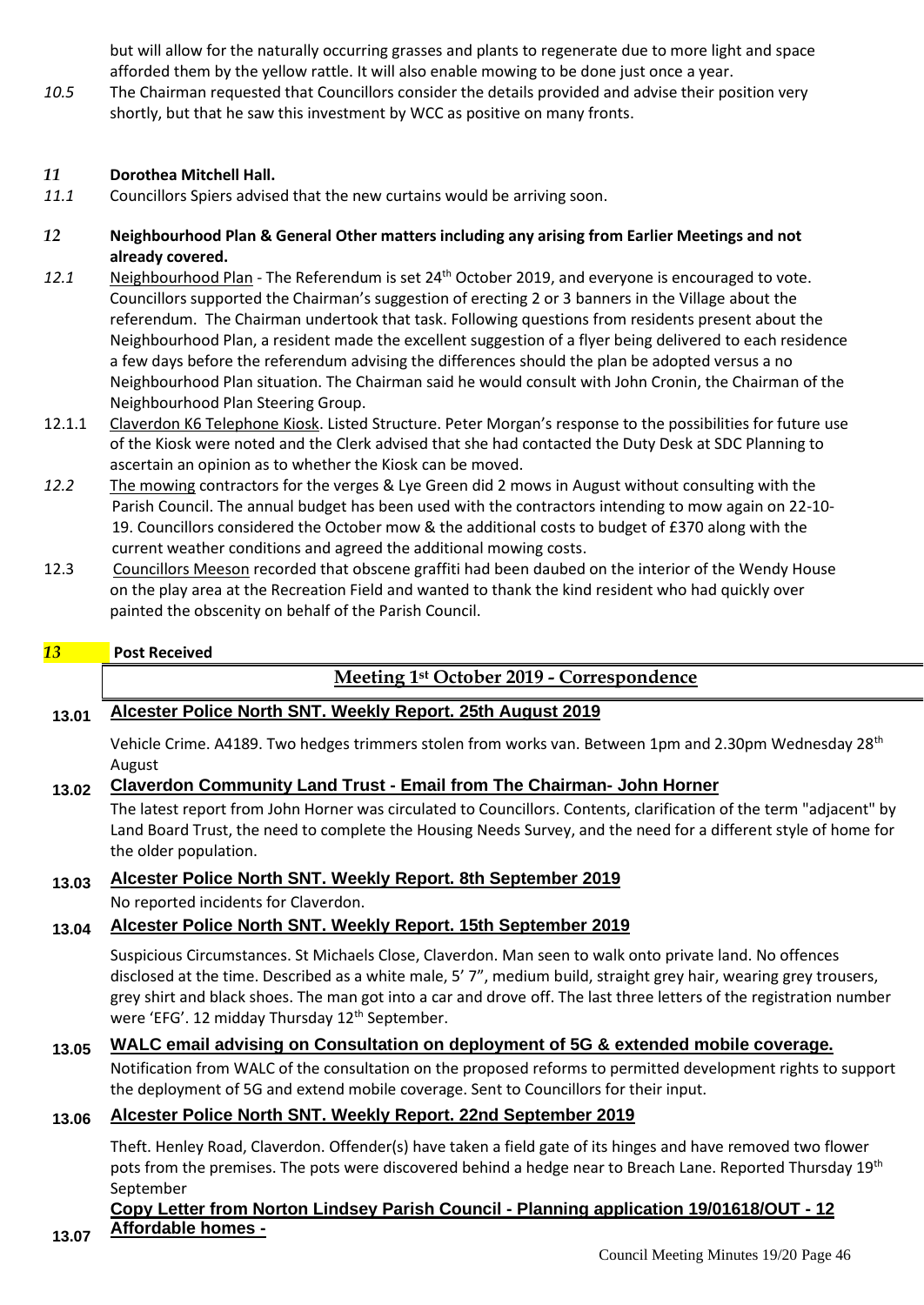The letter is to the Case Officer at SDC Planning & seeks to clarify Norton Lindsey Parish Council's objection in respect of the above application for 12 affordable homes on agricultural land at Gannaway Farm.

#### **13.08 Alcester Police North SNT. Weekly Report. 29th September 2019**

No reported incidents for Claverdon.

#### *14* **Finance**

## *14.1* After consideration by Councillors & upon the proposal of the Chairman, payments due as listed below, together with the account projection to the end of October 19, were approved by all Councillors present.

| Date      | <b>Item</b>                                                                                       |             | Current<br>Account |               | Deposit         | Total         |
|-----------|---------------------------------------------------------------------------------------------------|-------------|--------------------|---------------|-----------------|---------------|
|           |                                                                                                   | Cheque No   | <b>Deposits</b>    | <b>Debits</b> | <b>Accounts</b> |               |
| 30 Sep 19 | <b>Projected Balance</b>                                                                          |             | £108,416.61        |               | £35,715.50      | £144,132.11   |
|           | <b>Payments for Approval</b>                                                                      |             |                    |               |                 |               |
| 13 Sep 19 | Mowing Recreation Ground - 5 weeks of August 19                                                   | 2301        |                    | £375.00       |                 | (E375.00)     |
| 13 Sep 19 | External Audit Fee for Year Ended 31/3/19                                                         | 2302        |                    | £240.00       |                 | (E240.00)     |
| 13 Sep 19 | Welfare Unit & Portable Toilet at Recreation Ground for<br>Pavilion works                         | 2303        |                    | £1,332.00     |                 | (E1, 332.00)  |
| 13 Sep 19 | Advance payment for materials for the extension works on<br>the Pavilion at the Recreation Ground | 2304        |                    | £14,220.00    |                 | (E14, 220.00) |
| 23 Sep 19 | CPRE Annual Subscription to Nov 2020                                                              | 2305        |                    | £36.00        |                 | (E36.00)      |
| 23 Sep 19 | I.T Costs resolving issues with Outlook & Gmail                                                   | 2306        |                    | £66.00        |                 | (E66.00)      |
| 1 Oct 19  | HMRC. Paye & NI deductions for July, Aug & Sept 19                                                | 2307        |                    | £517.11       |                 | (E517.11)     |
| 1 Oct 19  | Clerk's September 19 Net Salary.                                                                  | 2308        |                    | £639.74       |                 | (E639.74)     |
| 26 Sep 19 | Precept Income for second half of 19/20 Financial Year                                            | <b>BACS</b> | £15,000.00         |               |                 | £15,000.00    |
| 6 Oct 19  | Pavilion Electricity 22-8-19 to 20-9-19                                                           | <b>DD</b>   |                    | £11.24        |                 | (E11.24)      |
| 15 Oct 19 | Water Chgs at Pavilion for October 19                                                             | <b>DD</b>   |                    | £22.80        |                 | (E22.80)      |
| 10 Sep 19 | Bank Charges for Safe Custody Fees                                                                | SO          |                    | £7.50         |                 | (E7.50)       |
| 1 Oct 19  | Mowing Verges & Lye Green on 28th Aug & 24th Sept 19                                              | 2309        |                    | £888.00       |                 | (E888.00)     |
|           | <b>Item</b>                                                                                       | Amount      |                    |               |                 |               |
|           | Allowance                                                                                         | £18.00      |                    |               |                 |               |
|           | Mileage in September 40.0 Miles                                                                   | £18.00      |                    |               |                 |               |
|           | HP Instant Ink - Ink supply for Printer.                                                          | £21.99      |                    |               |                 |               |
|           | Total                                                                                             | £57.99      |                    |               |                 |               |
| 1 Oct 19  | Parish Clerk's September 19 Expenses                                                              | 2310        |                    | £57.99        |                 | (E57.99)      |
|           | Receipts and /or Transfers                                                                        |             |                    |               |                 |               |
|           | Interest on Reserve & Deposit Accounts.                                                           |             |                    |               | £22.68          | £22.68        |
|           |                                                                                                   |             |                    |               |                 |               |
| Date      | <b>Item</b>                                                                                       |             | Current<br>Account |               | Deposit         | Total         |
|           |                                                                                                   | Cheque No   | Deposits           | <b>Debits</b> | <b>Accounts</b> |               |
| 31 Oct 19 | <b>Balance</b>                                                                                    |             | £105,003.23        |               | £35,738.18      | £140,741.41   |

- 14.2 The External Audit Report for the year ended 31<sup>st</sup> March 2019 was issued to the Parish Council on 9<sup>th</sup> September 2019 by PKF Littlejohn LLP. The report was posted on the Parish Council website and the notice boards on 13th September 19 together with the Notice of Conclusion of Audit of the Annual Governance & Accountability Return for the year ended 31/3/19. The report raised one except for matter which highlighted that the precept shown in the submitted accounts of £26000, ( and previously minuted at a Parish Council Meeting) should be shown as £25800 as the precept the Parish Council levied was part funded by SDC to the value of £200 via a Council Tax Support Grant, which should have been shown in Box 3 on Section 2 of the Return.
- *14.3* Consideration by Councillors of the Income & Expenditure Schedule for the period to end of October 19 as compared to the Annual Budget. The Clerk highlighted the main points, following which the Councillors approved the attached Interim financial schedule.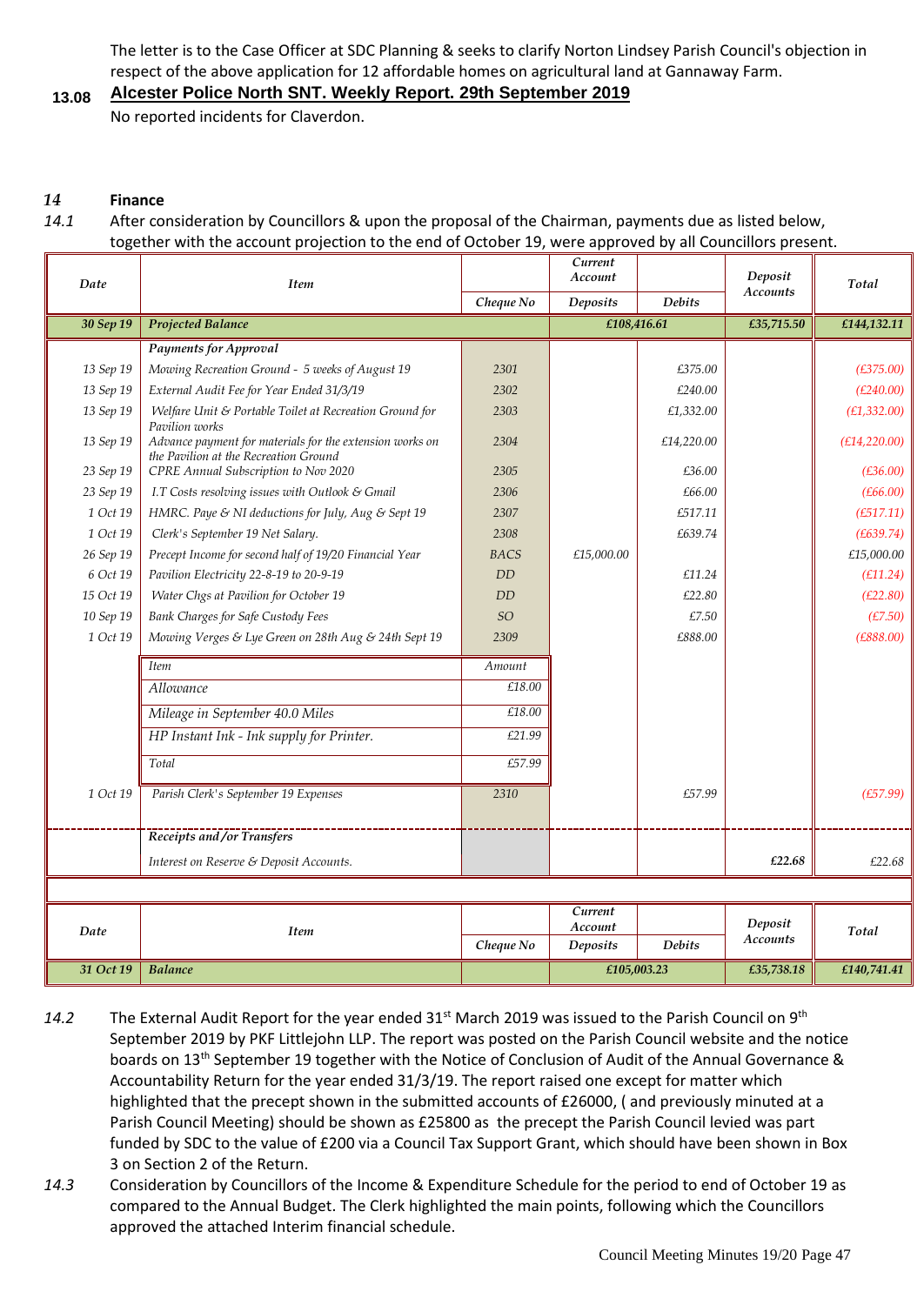- *14.4* The Councillors reviewed the Bank Reconciliation to end October19 after the Meeting and it was signed off by Councillor Bicknell.
- 14.5 The Chairman thanked Councillor Spiers for agreeing to be a cheque signatory following the resignation of Councillor Wilcox. Councillor Spiers confirmed that the signed mandate had been delivered to the Bank.

#### *15* **Meeting Dates**

*15.1* Dates agreed are: 12th November 2019 (a delay due to the first Tuesday of the month being Bonfire Night) & 3<sup>rd</sup> December 2019, 7<sup>th</sup> January 2020, 4<sup>th</sup> February 2020, 3<sup>rd</sup> March 2020.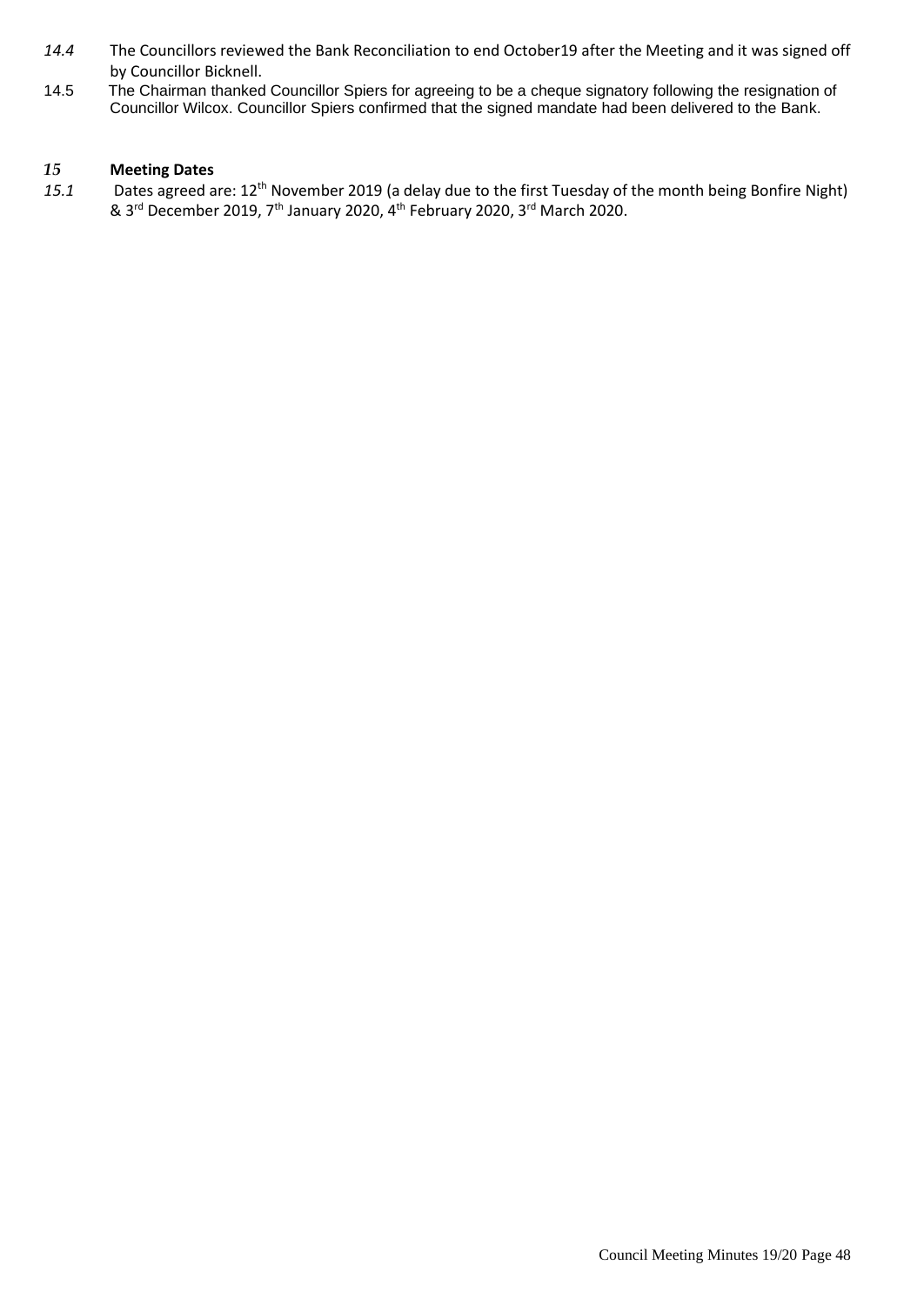| Claverdon Parish Council Accounts for the Year to 31 March 2020 - Interim Report at 1/10/19 Meeting |                               |                                                         |                                                                                                              |  |  |  |
|-----------------------------------------------------------------------------------------------------|-------------------------------|---------------------------------------------------------|--------------------------------------------------------------------------------------------------------------|--|--|--|
| <b>ITEM 14.3- AGENDA</b>                                                                            | <b>Budget for</b><br>the Year | <b>Payments &amp;</b><br><b>Receipts to</b><br>31/10/19 | (Actual payments are from 1/4/19 to 31/10/19 as known<br>at 1/10/19)                                         |  |  |  |
|                                                                                                     |                               |                                                         |                                                                                                              |  |  |  |
| Precept                                                                                             | £30,000.00                    | £30,000.00                                              | (Receipt includes £80 Council Tax Reduction Grant)                                                           |  |  |  |
| <b>Recreation Field (Clubs Etc.)</b>                                                                | £770.00                       | £250.00                                                 | Cricket Club Payment for 2018 Season.                                                                        |  |  |  |
| <b>Bank Interest</b>                                                                                | £50.00                        | £135.79                                                 |                                                                                                              |  |  |  |
| <b>Miscellaneous</b>                                                                                | £0.00                         | £0.00                                                   |                                                                                                              |  |  |  |
| <b>Playground Grants &amp; Fundraising</b>                                                          | £50,000.00                    | £0.00                                                   |                                                                                                              |  |  |  |
| <b>Pavilion Refurb &amp; Extension Grants</b>                                                       | £119,000.00                   | £0.00                                                   |                                                                                                              |  |  |  |
| <b>Verges mowing reclaim from SDC</b>                                                               | £1,200.00                     | £0.00                                                   |                                                                                                              |  |  |  |
| <b>Wayleave Rent and Easements</b>                                                                  | £277.00                       | £0.00                                                   |                                                                                                              |  |  |  |
| <b>VAT Reclaimed</b><br><b>Donation for ANPR Cameras</b>                                            | £37,425.00<br>£0.00           | £1,539.98<br>£345.00                                    | VAT recovered to 31/3/19                                                                                     |  |  |  |
| <b>WCC Councillors Grant Fund</b>                                                                   | £0.00                         | £1,000.00                                               | For the Play Area at the Recreation Ground                                                                   |  |  |  |
| <b>Sale of Tattlebank Wood</b>                                                                      | £0.00                         | £95,000.00                                              | Gross Sale Proceeds                                                                                          |  |  |  |
| Total                                                                                               | £238,722.00                   | £128,270.77                                             |                                                                                                              |  |  |  |
|                                                                                                     |                               | <b>Expenditure</b>                                      |                                                                                                              |  |  |  |
| <b>Administration</b>                                                                               |                               |                                                         |                                                                                                              |  |  |  |
| <b>Clerk's Salary</b>                                                                               | £8,250.00                     | £6,011.11                                               | 7March to Oct 19 Salary payments inclusive + 3 quarters<br>payments for tax & Nic                            |  |  |  |
| <b>Clerk's &amp; Admin Expenses</b>                                                                 | £1,100.00                     | £671.01                                                 |                                                                                                              |  |  |  |
| <b>Total</b>                                                                                        | £9,350.00                     | £6,682.12                                               |                                                                                                              |  |  |  |
|                                                                                                     |                               |                                                         |                                                                                                              |  |  |  |
| <b>Recreation Field</b>                                                                             |                               |                                                         |                                                                                                              |  |  |  |
| <b>Mowing</b>                                                                                       | £2,250.00                     | £1,500.00                                               |                                                                                                              |  |  |  |
| Playgrounds - new all ages playground at<br><b>Recreation Field.</b>                                | £54,500.00                    | £0.00                                                   |                                                                                                              |  |  |  |
| <b>Pavilion Refurbishment/Rebuild</b>                                                               | £119,000.00                   | £25,955.00                                              | £12995 -Cost of removal of asbestos. £12960 payments to<br>DCE Construction for extension to Pavilion.       |  |  |  |
| <b>Other General Maintenance and Field work</b>                                                     | £1,550.00                     | £270.00                                                 |                                                                                                              |  |  |  |
| Total                                                                                               | £177,300.00                   | £27,725.00                                              |                                                                                                              |  |  |  |
|                                                                                                     |                               |                                                         |                                                                                                              |  |  |  |
|                                                                                                     |                               |                                                         |                                                                                                              |  |  |  |
| <b>Yarningale Common</b><br><b>Major Work</b>                                                       | £1,000.00                     | £0.00                                                   |                                                                                                              |  |  |  |
| <b>Mowing</b>                                                                                       | £0.00                         | £0.00                                                   |                                                                                                              |  |  |  |
| <b>General Maintenance</b>                                                                          | £1,000.00                     | £0.00                                                   |                                                                                                              |  |  |  |
| Total                                                                                               | £2,000.00                     | £0.00                                                   |                                                                                                              |  |  |  |
|                                                                                                     |                               |                                                         |                                                                                                              |  |  |  |
| <b>Other Village Areas</b>                                                                          |                               |                                                         |                                                                                                              |  |  |  |
| <b>Verges and Lye Green Mowing</b>                                                                  | £3,150.00                     | £3,115.00                                               |                                                                                                              |  |  |  |
| CLASP / CASE/ Road Safety                                                                           | £1,000.00                     | £4,645.00                                               | Payment towards ANPR System as per Councillors pledge<br>included in the minutes. Pledge £5000, = £4645 less |  |  |  |
| Trees, Footpaths and Gritting, Village and<br>Lye Green Maintenance                                 | £3,350.00                     | £0.00                                                   | donation received of £345.00, plus last years spend of £700                                                  |  |  |  |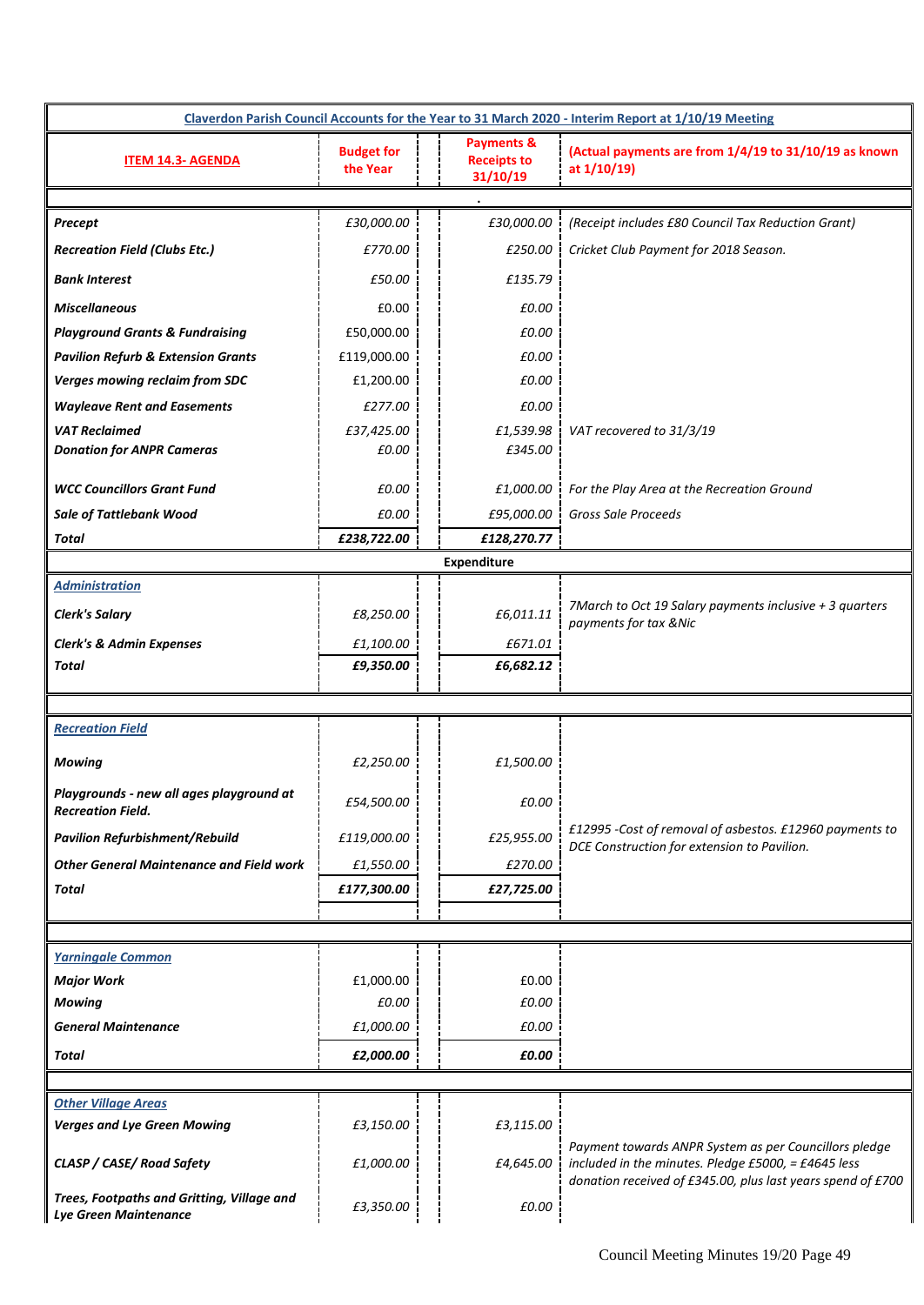| <b>Village Green Design Costs</b>       | £3,500.00    | £0.00      |                                                                                                                                                     |
|-----------------------------------------|--------------|------------|-----------------------------------------------------------------------------------------------------------------------------------------------------|
| <b>Tattle Bank</b>                      | £0.00        | £0.00      | Sold April 2019                                                                                                                                     |
| Total                                   | £11,000.00   | £7,760.00  |                                                                                                                                                     |
|                                         |              |            |                                                                                                                                                     |
| <b>Miscellaneous and Professional</b>   |              |            |                                                                                                                                                     |
| <b>Professional Costs</b>               | £6,715.00    | £2,009.82  | Insurance £647, Audit Fees - £537, Legal Fees for Land<br>Registry £60, & Solicitors Fees to make 1st registration of<br>the Recreation Ground £758 |
| <b>VAT Payable</b>                      | £37,425.00   | £8,250.44  |                                                                                                                                                     |
| <b>Costs of Sale of Tattlebank Wood</b> | £0.00        |            | £4,477.35 Auction Fees £2474, Solicitors Fees £ 2003                                                                                                |
| <b>General other costs</b>              | £4,800.00    | £2,336.00  | Cost of new notice board £1368, WALC Annual<br>Subscription £421, Battery for Defibrillator £250, IT<br>Support fees £55, SDC Election Charges £100 |
| Total                                   | £48,940.00   | £17,073.61 |                                                                                                                                                     |
| <b>Total Expenditure</b>                | £248,590.00  | £59,240.73 |                                                                                                                                                     |
| Surplus / (Deficit)                     | $-E9,868.00$ | £69,030.04 |                                                                                                                                                     |
|                                         |              |            |                                                                                                                                                     |
| <b>Opening Bank Balance</b>             |              | £71,711.37 |                                                                                                                                                     |
| <b>Closing Bank Balance</b>             | £140,741.41  |            |                                                                                                                                                     |
| <b>Balance Change</b>                   |              | £69,030.04 |                                                                                                                                                     |